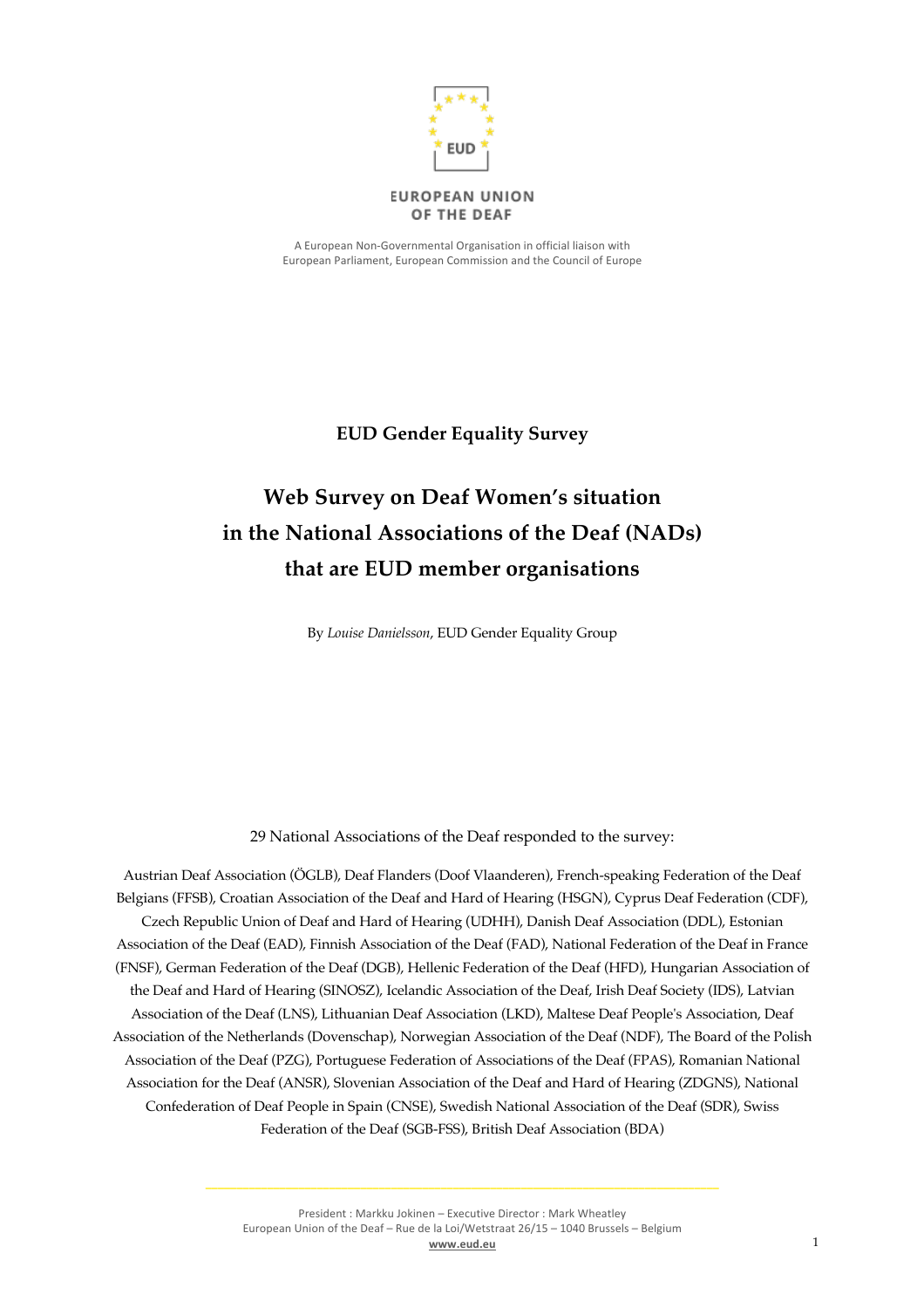### **1. Board Members**

The total number of board members, both male and female, in the NADs that are EUD members is 259. The total number of women among the board members is 120 whilst the number of board members that are men is 139. Board members, both male and female, can also be hearing or deaf.

Out of 139 male board members, 134 are deaf and 4 are hearing. Out of 120 female board members, 110 are deaf and 10 are hearing.



It is interesting to note that deaf men are more represented on boards than deaf women. Indeed, there are 110 deaf women on the boards of NADs, while there are 135 men on the boards of EUD member organisations.

## **2. Staff Members**

Regarding the data of staff members in the NADs, in total there are 464 staff members, and the trend is reversed.

Out of the 29 NADs, 130 staff members are deaf women, 93 staff members are deaf men, 42 staff members are hearing men and 199 staff members are hearing women.

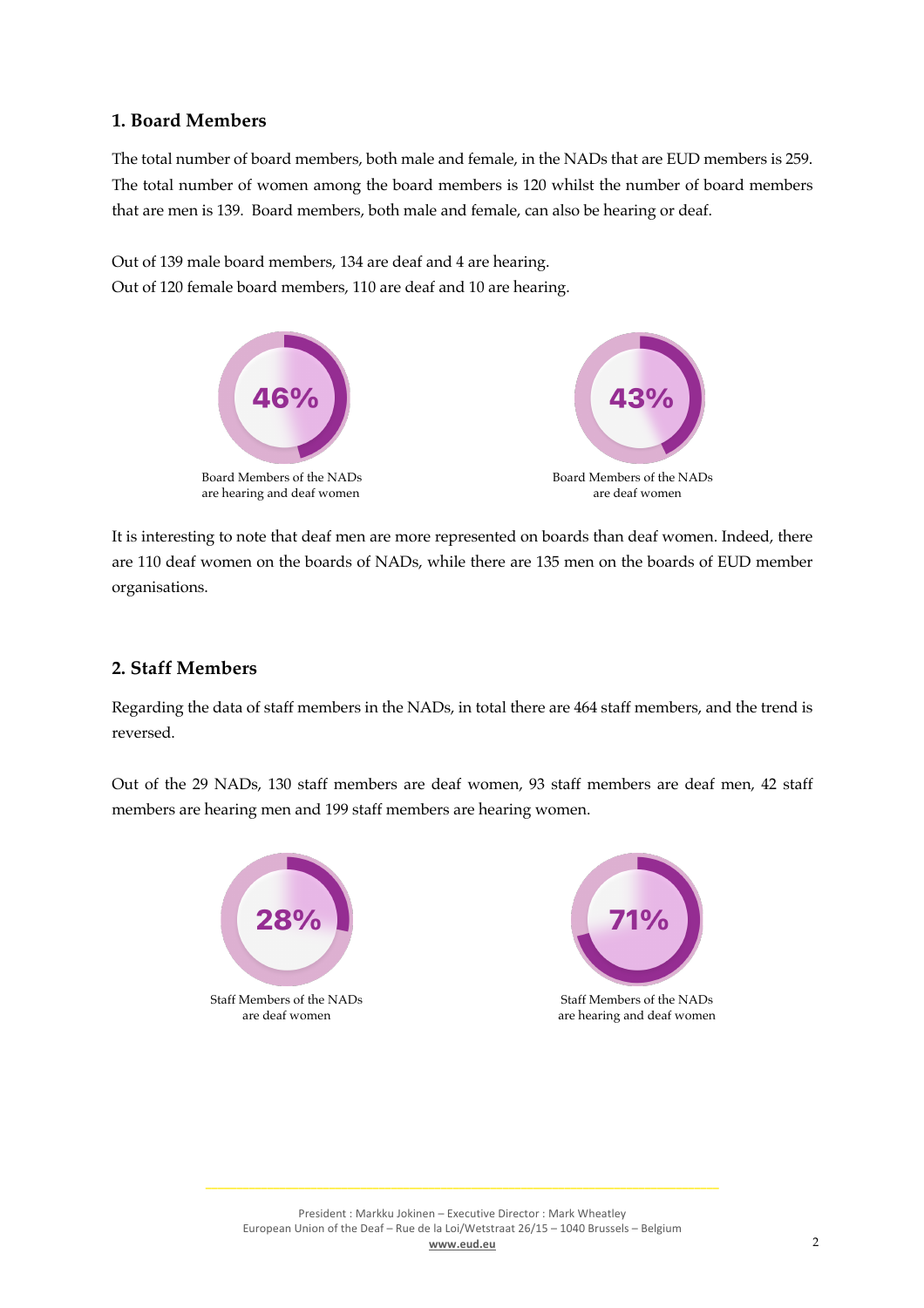# **3. Clubs and committees**

The total number of deaf clubs under the NADs is 820. And the total of the existing committees in NADs is 107.



Although the female gender is better represented than the male gender in the NADs at the staff level, women's issues are not raised by most of the associations. Deaf women's clubs are not existing in all the NADs (62.1% of the NADs do not have any deaf women's club) and 75.9% of associations do not have women's committees.

# **4. Deaf Women's influence in the NADs (EUD Members only)**

90% of the NADs state that there is at least one deaf woman in the association who is involved in a leadership role in both the board and/or the staff level and has responsibilities that are part of a NAD's management work. The number of key involvements by deaf women in the NADs are 291.



The NADs have at least one or more women in leadership roles

## **5. The cooperation between the NADs and the deaf women's clubs or committees**



The NADs cooperates with the deaf women's clubs/committees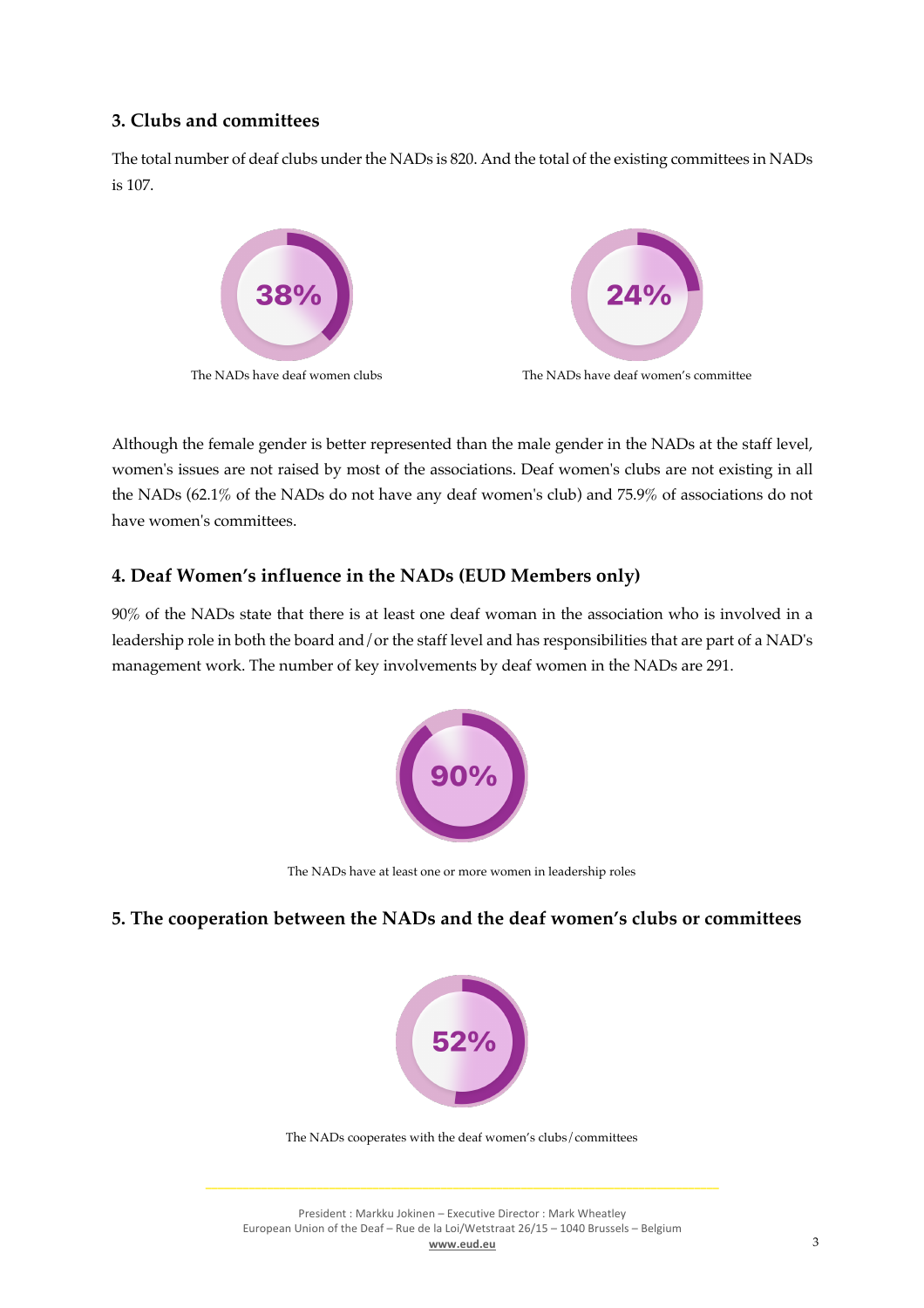The cooperation with the NADs and the deaf women's clubs/committees is just over 51.7%. This is very promising for the future. However, it should be increased.

# **6. Women's issues on the work plans/agendas of the National Associations of the Deaf**

The statistics show that less than a half of the NADs deal with gender equality issues and aim at specifically tackling discrimination of women and women with disabilities.



The NAD's address gender equality issues in their work plans and agendas

### **7. Main observations**

It is interesting to note that although deaf women are well represented in different NADs on several levels (board, staff, leadership), gender equality issues are only addressed by 48.3% of NADs. Thus, it could be argued that although deaf women are indeed equally involved in the NADs, the findings show that only around half of the NADs place gender equality issues on their agendas or have formed women committees dedicated to address issues faced by deaf issues.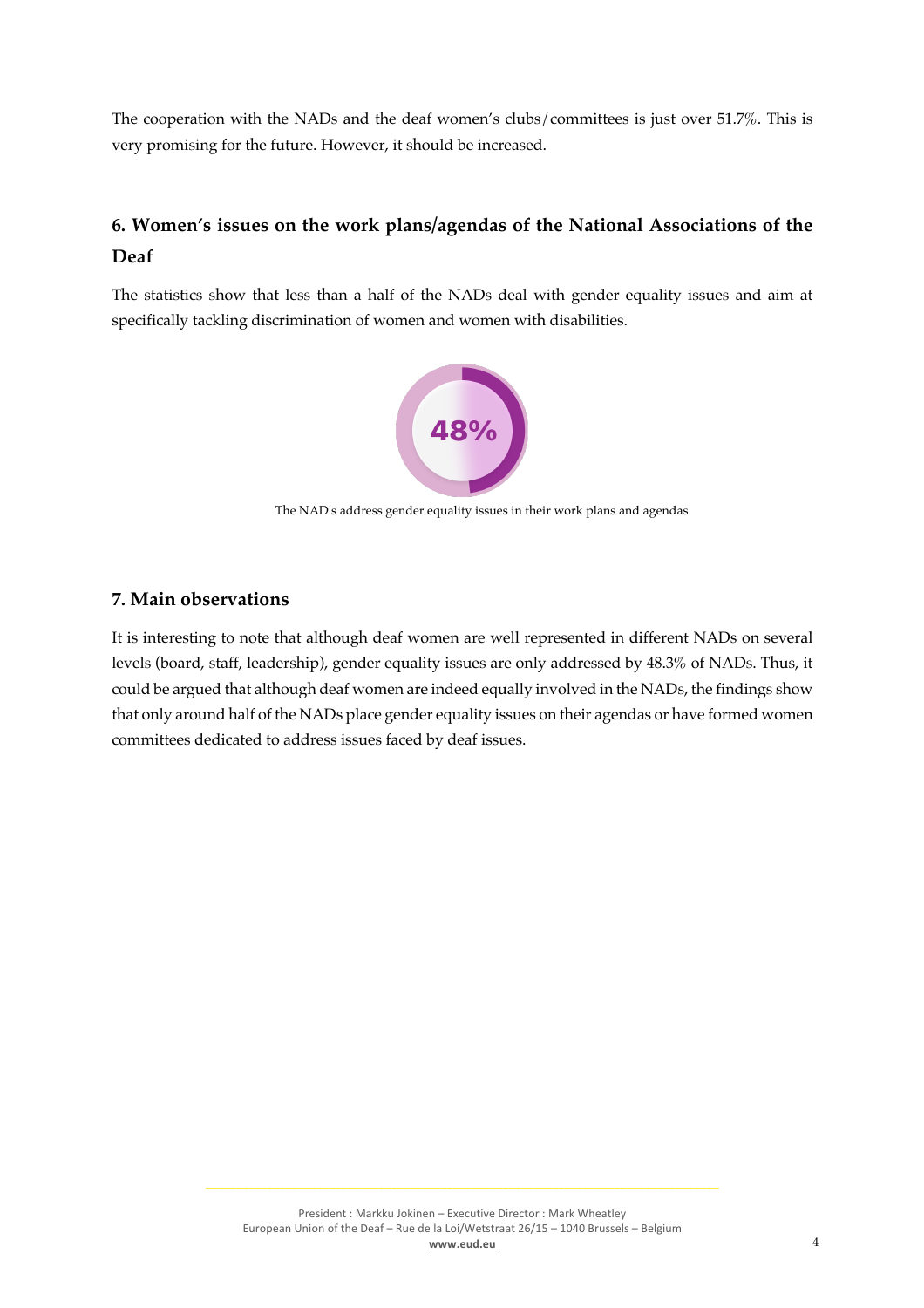# **Statistical report:**

#### **Board Members of National Associations of the Deaf?**

| 120 |
|-----|
|     |
|     |
| 139 |
|     |
| 110 |
| 135 |
|     |
| 10  |
|     |
|     |
| 464 |
|     |
| 329 |
| 135 |
|     |
| 130 |
| 93  |
|     |
| 199 |
| 42  |
|     |

| $T_{\text{a}}$<br>Total | $\Omega$<br>o∠∪ |
|-------------------------|-----------------|
|                         |                 |

President : Markku Jokinen – Executive Director : Mark Wheatley European Union of the Deaf – Rue de la Loi/Wetstraat 26/15 – 1040 Brussels – Belgium **www.eud.eu** 5